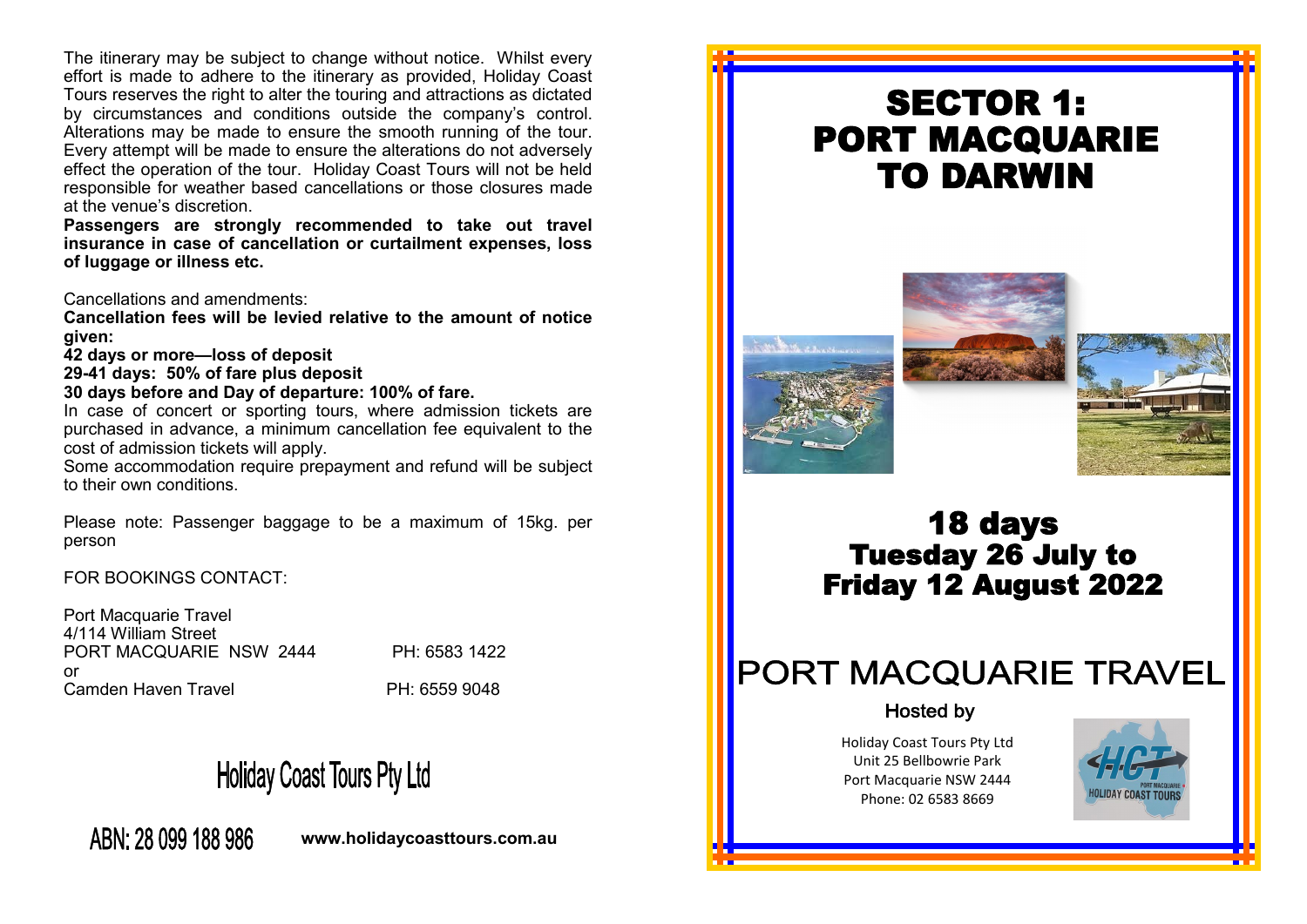## **Day 1 (D): PORT MACQUARIE TO DUBBO – Tuesday 26 July, 2022**

Welcome to our very special tour – virtually around Australia! Our incredible tour features the very best of Australia from the famous Red Centre to tropical Darwin across the epic Kimberley and follows the gorgeous WA coastline before taking us across the vast Nullarbor before arriving home. We are in for an incredible adventure. Today is a travel day so sit back and enjoy as we commence our tour. We depart the Port Macquarie Coach Terminal at 8.00am stopping along the way to purchase lunch before arriving into our overnight accommodation in Dubbo (dinner in motel).

Comfort Inn Blue Lagoon, Dubbo (PH: 02 6882 4444)

#### **Day 2 (BLD): DUBBO TO BROKEN HILL – Wednesday 27 July, 2022**

This morning we drive to Nyngan for our morning break and then onto Cobar, a modern and highly productive mining town. From Cobar we travel west across the vast outback plains of NSW and on to Broken Hill, a place of huge skies and a sprawling desert landscape (breakfast and dinner at the motel).

Desert Sand Motor Inn, Broken Hill (PH: 08 8088 4122)

#### **DAY 3 (BLD): BROKEN HILL TO PORT AUGUSTA – Thursday 28 July, 2022**

Dominating the town is the "Line of Lode" which sits side by side with the Miners Memorial. Crossing the border into South Australia, we make our way to Peterborough for our lunch stop. We arrive mid-afternoon into Port Augusta. On arrival we stop in at the award winning Wadlata Outback Centre. Through impressive exhibits and audio-visual presentations, the culture of the outback, local history and incredible achievements of both the Aboriginal and European people who lived here are displayed. We make our way to our accommodation to settle in before dinner (breakfast and dinner in motel | lunch at Railway Hotel).

Standpipe Golf Motor Inn, Port Augusta (PH: 08 8642 4033)

## **Day 4 (BLD): PORT AUGUSTA TO COOBER PEDY – Friday 29 July, 2022**

Our morning's journey takes us to Woomera, a once closed defence town. Now open to the public, we gain an insight into its intriguing past at the nearby Woomera Rocket Range before visiting the Heritage Centre. We enjoy lunch at Glendambo roadhouse before continuing to Coober Pedy. Many of the residents of this opal-mining residents of this opal mining town live underground to escape the extreme heat in summer and stay cosy in

# **Day 16 (BLD): LITCHFIELD NATIONAL PARK – Wednesday 10 August, 2022**

Today we visit Litchfield National Park. With untouched rainforests, stunning waterfalls and magnificent scenery, Litchfield has gained the reputation as the jewel of the Northern Territory's crown. We enjoy lunch at Litchfield Café before spending some time exploring the park. There are some great photo opportunities as we stop to see the magnetic anthills and see the cascading Florence Falls. For anyone looking for a swim – take a dip in the Wangi Falls plunge pool. Dinner tonight will be on board the Spirit of Darwin as we watch the sun set on the harbour (breakfast in hotel | lunch at Litchfield Café | dinner on Spirit of Darwin).

DoubleTree by Hilton Darwin (PH: 08 8943 3600)

#### **DAY 17 (B): DARWIN AT LEISURE – Thursday 11 August, 2022**

We have a day at leisure in Darwin today. Some suggestions include a visit to Crocosaurus Cove and Aquascene or you may like to book a day tour. This evening we have the opportunity to explore the Mindil Beach Sunset Markets. With the multicultural background of Darwin, be tempted by the delicious smells of food stalls featuring cuisine from across the world including Sri Lankan, Turkish and Greek. After dinner (own expense), find the perfect gift among the arts and craft stalls or be entertained by the fire twirlers, musicians and street performers. At a pre-arranged time, our coach will transfer us back to our hotel (breakfast in motel).

DoubleTree by Hilton Darwin (PH: 08 8943 3600)

#### **DAY 18 (BLD): DARWIN TO KATHERINE – Friday 12 August, 2022**

For some of us, our holiday has come to an end. After breakfast, we transfer to the airport for our flight home (breakfast in motel).

# COST: \$7195.00 per person (based on twin/double share accommodation) Single Supplement: \$1900.00

# A deposit of \$850.00 per person is required upon booking with the final payment being 30 April 2022

Please advise correct spelling of your name (as per identification) and any dietary requirements upon booking

TOUR INCLUSIONS—please see separate list Air fares and optional tours are to be added to the tour cost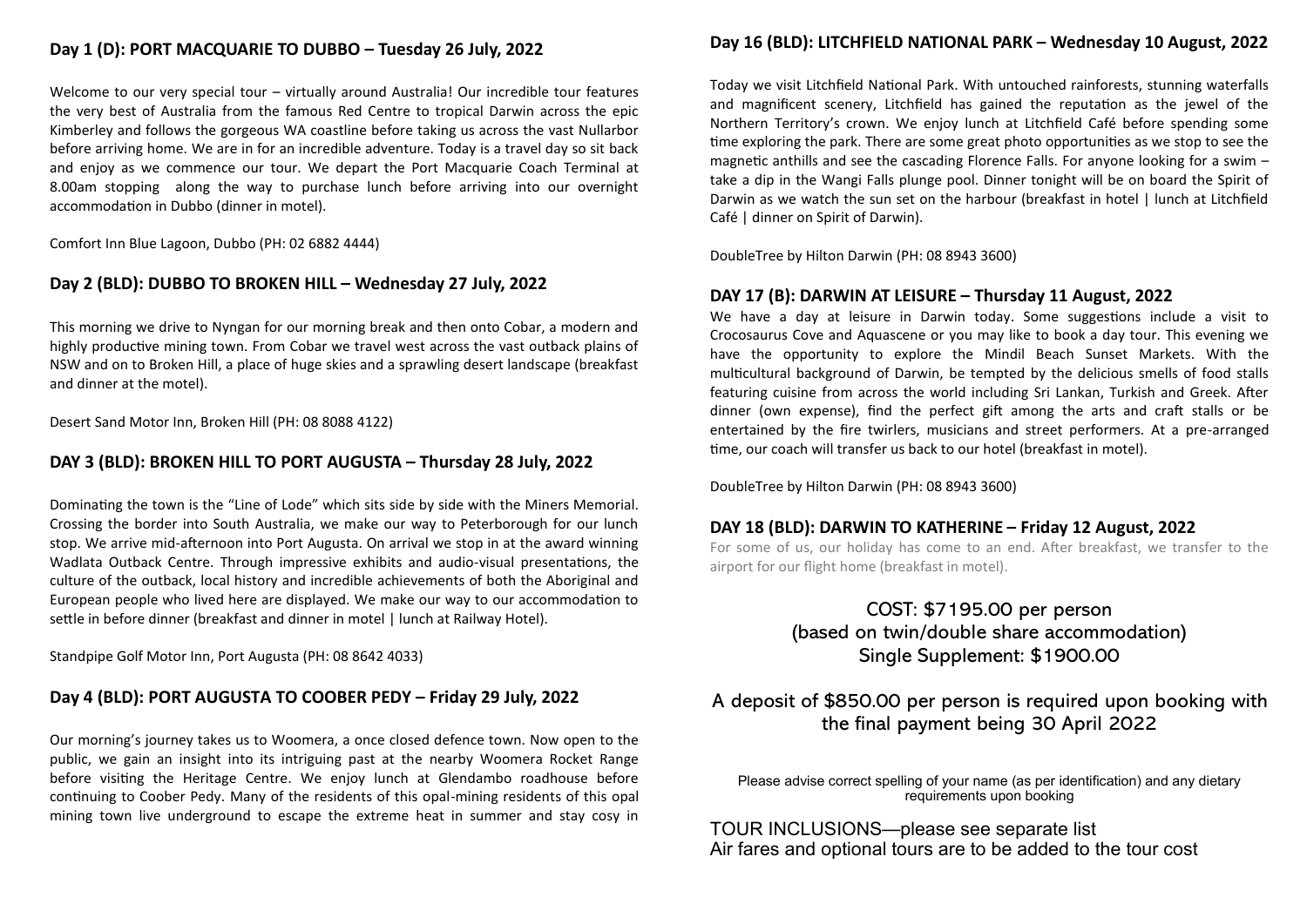## **Day 13 (BLD): MATARANKA TO KAKADU – Sunday 7 August, 2022**

A more leisurely start today as we head north, stopping in Katherine for our morning break. Lunch is in Pine Creek before we are set to experience the magic of Kakadu National Park, one of the world's greatest natural wonders with remarkable scenery and unique flora and fauna. Settling into our hotel in Cooinda we'll have time to relax and soak up the peaceful surrounds and maybe enjoy a dip in the pool. Late afternoon we board our magical Yellow Water Sunset Cruise. Glide along the tranquil waters of the billabong, keeping an eye out for the native wildlife and hopefully a crocodile or two (breakfast and dinner in motel | lunch at Mayse's Cafe).

Kakadu Lodge Cooinda, Kakadu National Park (Ph: 08 8979 0145)

#### **Day 14 (BLD): KAKADU TO DARWIN – Monday 8 August, 2022**

Our first stop this morning is to explore the incredible rock art galleries, Burrungkuy (Nourlangie) Rock. The walls of this rock have served as canvases for thousands of years, providing windows to a rich spiritual tradition. After our walk, we begin our journey back to Darwin, stopping at the Bowali Visitor Centre to pick up our lunch. At Adelaide River, we step aboard the thrilling Jumping Croc Cruise. With our knowledgably guides leading the way, we learn more about these magnificent creatures while watching them as they propel themselves high out of the water to snatch their food from the safety of our boat. We continue to Darwin (breakfast and dinner in motel | packed lunch included).

For passengers joining today, you'll be picked up from the airport and transferred to the hotel before meeting your new travel buddies for dinner (dinner in motel)

DoubleTree by Hilton Darwin (PH: 08 8943 3600)

## **Day 15 (BD): EXPLORE DARWIN – Tuesday 9 August, 2022** \*\*DRIVERS DAY OFF\*\*

Today we uncover the fascinating sites and interesting past of Darwin with a local expert. Many people aren't aware of the importance of Darwin during World War II so we'll take a look at the city and lean the history of the bombings of Darwin. On our guided tour, we'll see visible reminders and relics left behind after the bombing devastated Darwin and seriously threatened Australia. On our tour we'll also visit the Darwin Military Museum. With an afternoon at leisure, we enjoy a delicious seafood dinner in Cullen Bay (breakfast in motel | dinner at Seafood on Cullen).

DoubleTree by Hilton Darwin (PH: 08 8943 3600)

winter. It's also known as the opal capital of the world so you may like to browse the gift shops (breakfast and dinner in motel | lunch at Glendambo Shell Roadhouse).

Opal Inn Hotel Motel, Coober Pedy (PH: 08 8672 5054)

#### **Day 5 (BD): EXPLORING COOBER PEDY – Saturday 30 July, 2022**

Our day begins with a visit to the Umoona Opal Mine. Our local guide will introduce us to the region's history of Aboriginal and European settlement, view the story of the opal in an underground theatre and see fossil remains from the inland sea that once covered the area. Golf enthusiasts will enjoy the tour as we visit Coober Pedy Opal Fields Golf Course, the only course in the world with reciprocal rights to Saint Andrews (the home of golf) in Scotland. Our sightseeing continues with the Big Winch Lookout and an underground church. After an interesting morning, we have time to wander the town to purchase lunch before heading to the Breakaways. This reserve consists of spectacular flat-topped, colourful mounds that have risen from the desert floor. Dinner tonight will be at John's Pizza Bar & Restaurant (breakfast in motel | dinner at John's Pizza Bar & Restaurant).

Opal Inn Hotel Motel, Coober Pedy (PH: 08 8672 5054)

#### **Day 6 (BLD): COOBER PEDY TO YULARA – Sunday 31 July, 2022**

We have a long travel day as we head across the border into the Northern Territory. Look out the window at the seemingly endless horizon where you truly get a sense of how vast this area is. As we travel west from Erldunda through the desert country dotted with spinifex and desert oaks, Mt Connor will be on our left. This sandstone mesa is often confused as Ayers Rock. We then make our way to Yulara, the gateway to the World Heritage Listed Uluru – Kata Tjuta National Park. The rock itself rises 348 metres from the desert floor and has a girth of 9.4km. this evening we head out to the Sunset Strip for an experience of a lifetime as we watch the changing colours of this magnificent rock as the sun sets. Uluru puts on a remarkable light show as it changes from red to orange to lilac in a matter of minutes. We enjoy this special experience with a glass of sparkling wine and some nibbles before returning to the resort for dinner (breakfast and dinner at hotel | packed lunch included).

Voyages Desert Gardens Hotel, Yulara (PH:08 8957 7714)

## **Day 7 (BD): EXPLORING ULURU AND KATA TJUTA – Monday 1 August, 2022**

After breakfast, we are joined by our accredited guide who will enlighten us. First is the Mala Walk where we'll learn about Aboriginal perceptions of Uluru, its powerful spiritual significance and how Anangu traditional owners and rangers are looking after the park